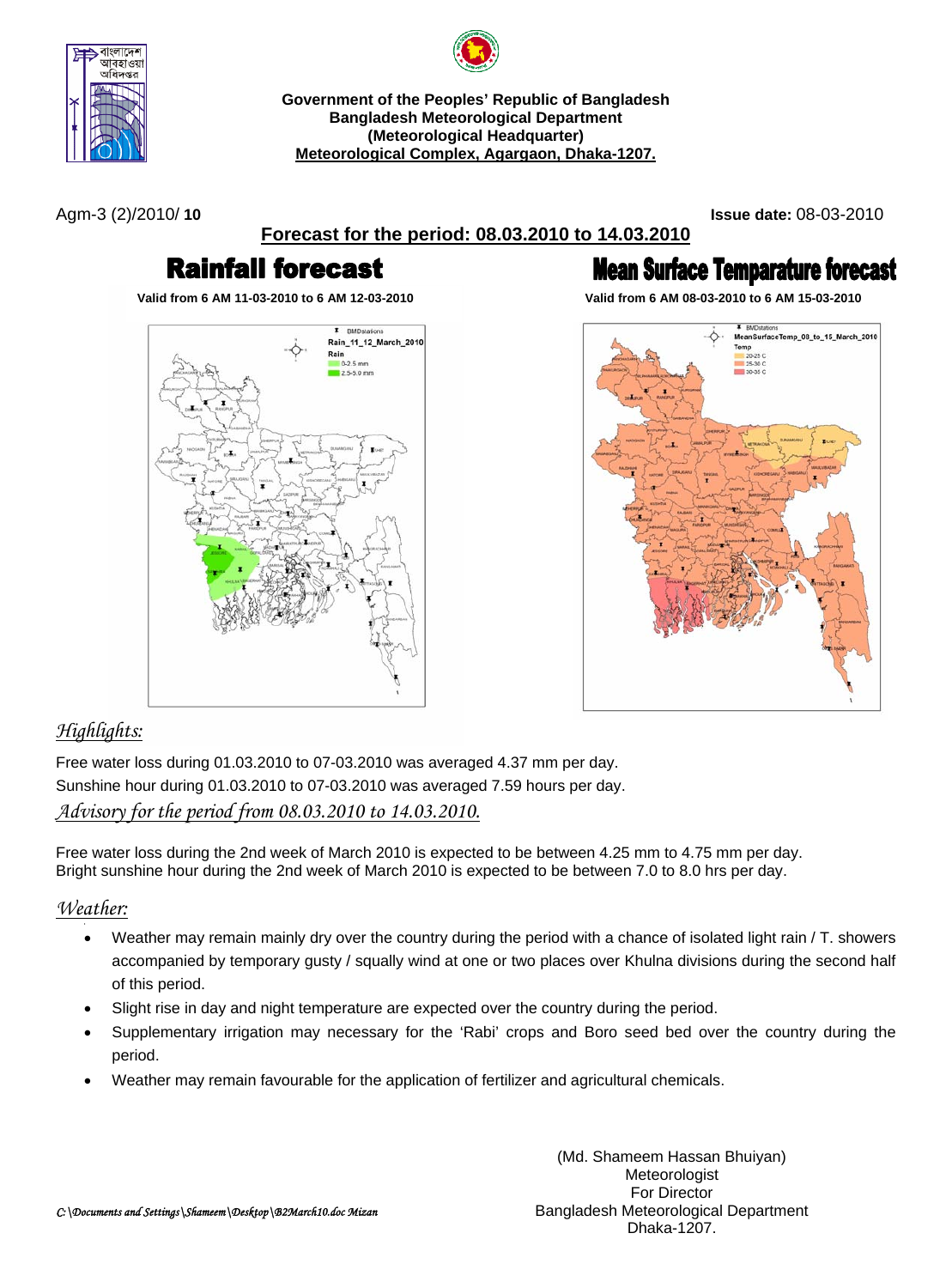#### **Bengali Version 08-03-2010Bs ZwiL n‡Z 14-03-2010 Bs ch<sup>e</sup>+Kyl AvenuI qv cyffwn**

ewicuZ ceffwm **‡gqv` 11-03-2010 mKvj 6 Uv n‡Z 12-03-2010 mKvj 6Uv ch©š—** 

### Mo ZvcavÎvi ce@vm **‡gqv` 08-03-2010 mKvj 6 Uv n‡Z 15-03-2010 mKvj 6Uv ch©š—**





## c**Ö**ub ̂eukó¨ mgnt-

ev®úxfe#bi ^`wbK Mb 01-03-2010Bs †\_#K 07-03-2010 Bs ch**®—4.37 wiwit wQj**| mh@kiY Kutji %bK Mb 01-03-2010 Bst\_#K 07-03-2010 Bs ch@=7.59 N·Uv Qj |

# **c~e©vfvmt- 08-03-2010 Bs †\_‡K 14-03-2010 Bs ch©š—|**

2010 Bs mtj i gvP©gvtmi wOZxq mßvtni ev®úxfe‡bi ^`wbK Mb gvb 4.25 wgtwgt †\_‡K 4.75 wgtwgt \_vK‡Z cv‡i| 2010 Bs mtj i gvP@ tmi wiZxq mß tmi mhokiYKvtj i ^`wk Nb gvb 7.0 NJvt\_tK 8.0 NJv \_vKtZ cvti |

## **AvenvIqvt-**

- **G mßv‡n måv‡`‡ki AvenvIqv cÖdbZt ï® \_vK‡Z cv‡i| Z‡e mßv‡ni w9Zxqv‡a@\_jibv wefv‡Mi `@K ¯'vtb A¯'vqx`qKv /** S‡ov mul qvmn méveyó / eRªeyó i m¤¢ebv i‡q‡Q|
- G mßytn w`thi I iytZi ZvcgwÎv mgyb" ews †c‡Z cyti|
- G mßutn ÔiwÕkm Ges tevi exRZjuq m¤úik tmtPi cünRb n‡Z cuti|
- G mßytni AvenvI qv mi I Kut ivmqubK `ë¨ cüqytMi Dc‡hvMx\_vK‡Z cyti|

(tgvt kvgxg nvmb fBqv) Avenvil que` cwiPvj‡Ki c‡¶ evsju<sup>t</sup>k AvenuIqv Aua`ßi, XvKv-1207|